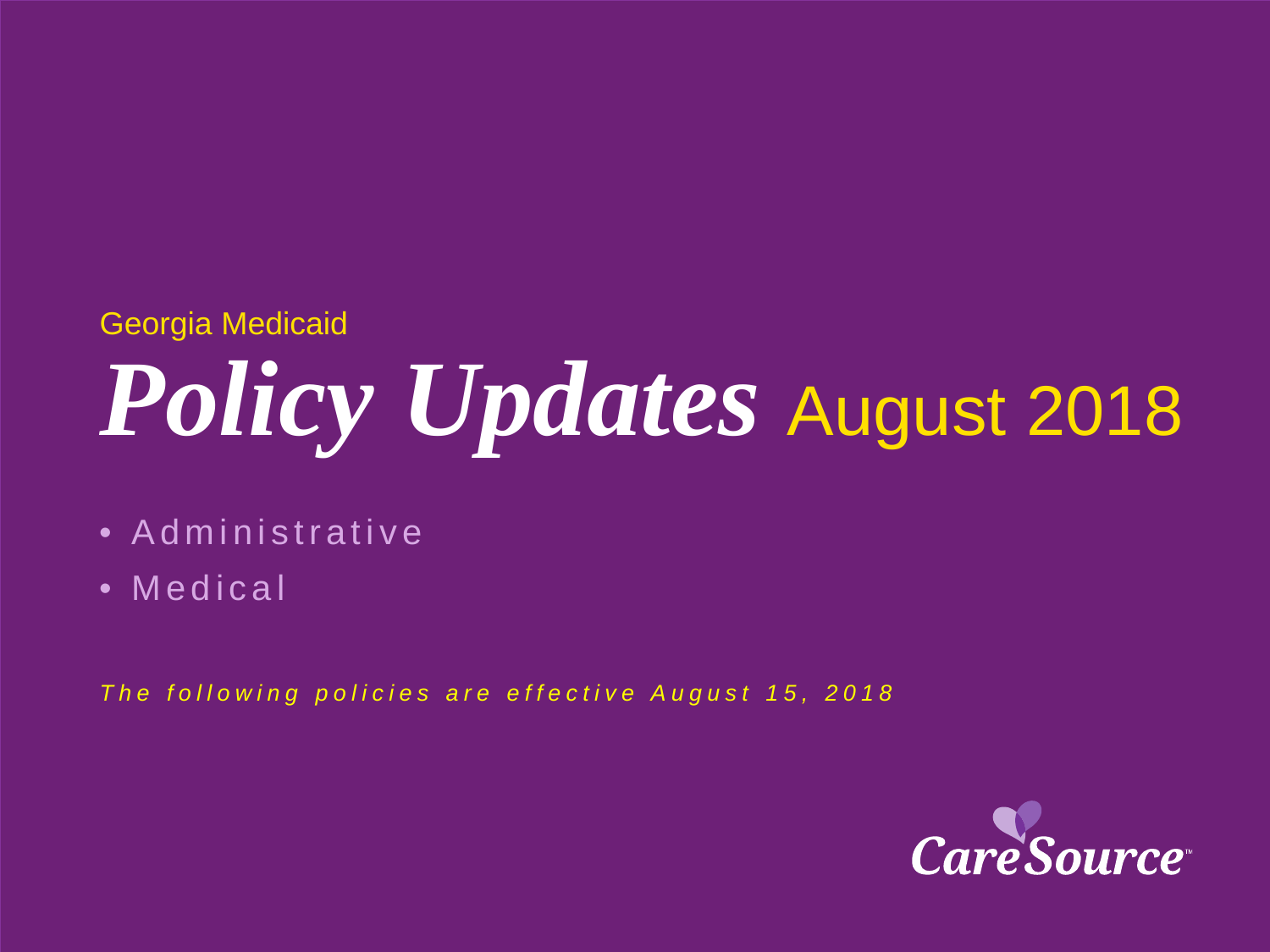

#### AT CARESOURCE, WE LISTEN TO OUR PROVIDERS, AND WE STREAMLINE OUR BUSINESS PRACTICES TO MAKE IT EASIER FOR YOU TO WORK WITH US.

We have worked to create a predictable cycle for releasing administrative, medical and reimbursement policies, so you know what to expect.

Check back each month for a consolidated network notification of policy updates from CareSource.

#### HOW TO USE THIS NETWORK NOTIFICATION

- Reference the list of policy updates.
- Note the effective date and impacted plans for each policy.
- Click the hyperlinked policy title to open the webpage with the full policy.

#### FIND OUR POLICIES ONLINE

To access all CareSource policies, visit CareSource.com and click "Health Partner Policies" under Provider Resources. Select the type of policy and the CareSource plan to access current policies. Each policy page has an archive where you can find previous versions of policies.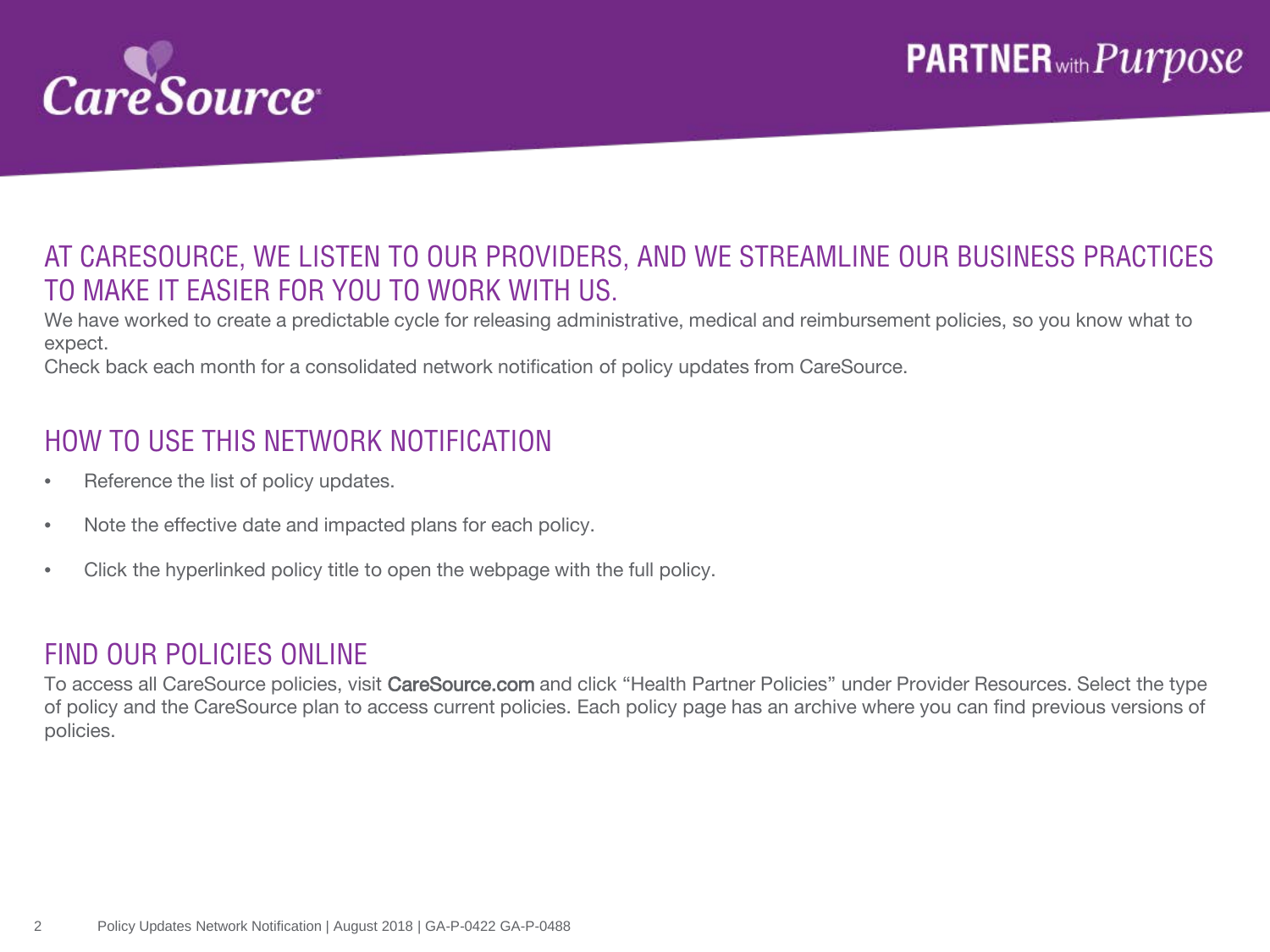

## POLICY UPDATES

| <b>POLICY NAME &amp;</b><br><b>NUMBER</b>                                                     | <b>POLICY TYPE</b>    | <b>EFFECTIVE DATE</b>  | <b>PLAN</b>     | <b>SUMMARY</b>                                                                                                                                                                                                                                                                                                                                                                                                                                                                                                                                                                                                                                                                                                                                                                                                                                                                                                                     |
|-----------------------------------------------------------------------------------------------|-----------------------|------------------------|-----------------|------------------------------------------------------------------------------------------------------------------------------------------------------------------------------------------------------------------------------------------------------------------------------------------------------------------------------------------------------------------------------------------------------------------------------------------------------------------------------------------------------------------------------------------------------------------------------------------------------------------------------------------------------------------------------------------------------------------------------------------------------------------------------------------------------------------------------------------------------------------------------------------------------------------------------------|
| <b>Applied Behavior</b><br><b>Analysis/Services</b><br>$(ABA/ABS) - GA$<br><b>MCD MM-0212</b> | <b>MEDICAL</b>        | <b>AUGUST 15, 2018</b> | <b>MEDICAID</b> | Autism Spectrum Disorder (ASD) can vary widely in severity and<br>symptoms, depending on the developmental level and<br>chronological age of the patient. Autism is often defined by<br>specific impairments that affect socialization, communication and<br>stereotyped (repetitive) behavior, which collectively are called the<br>"core" symptoms of autism.<br>Children with autism spectrum disorders have pervasive,<br>clinically-significant deficits which are present in early childhood<br>in areas such as intellectual functioning, language, social<br>communication and interactions, as well as restricted, repetitive<br>patterns of behavior, interests and activities.<br>Individuals with a well-established diagnosis of autistic disorder,<br>Asperger's disorder or pervasive developmental disorder not<br>otherwise specified under previous diagnostic criteria should be<br>given the diagnosis of ASD. |
| <b>Continuous Glucose</b><br><b>Monitoring Systems</b><br>(CGMS) – GA MCD<br>MM-0223          | <b>MEDICAL</b>        | AUGUST 15, 2018        | <b>MEDICAID</b> | The Continuous Glucose Monitoring policy was created to<br>provide medical necessity and policy rationale information<br>consistent with the most up-to-date, evidence-based medical<br>literature regarding continuous glucose monitoring services.                                                                                                                                                                                                                                                                                                                                                                                                                                                                                                                                                                                                                                                                               |
| <b>Drugs Requiring</b><br>Professional<br><b>Administration - GA</b><br><b>MCD AD-0056</b>    | <b>ADMINISTRATIVE</b> | AUGUST 15, 2018        | <b>MEDICAID</b> | The Drugs Requiring Professional Administration policy was<br>created to clarify benefits and coverage of drugs for both<br>providers and members.                                                                                                                                                                                                                                                                                                                                                                                                                                                                                                                                                                                                                                                                                                                                                                                 |